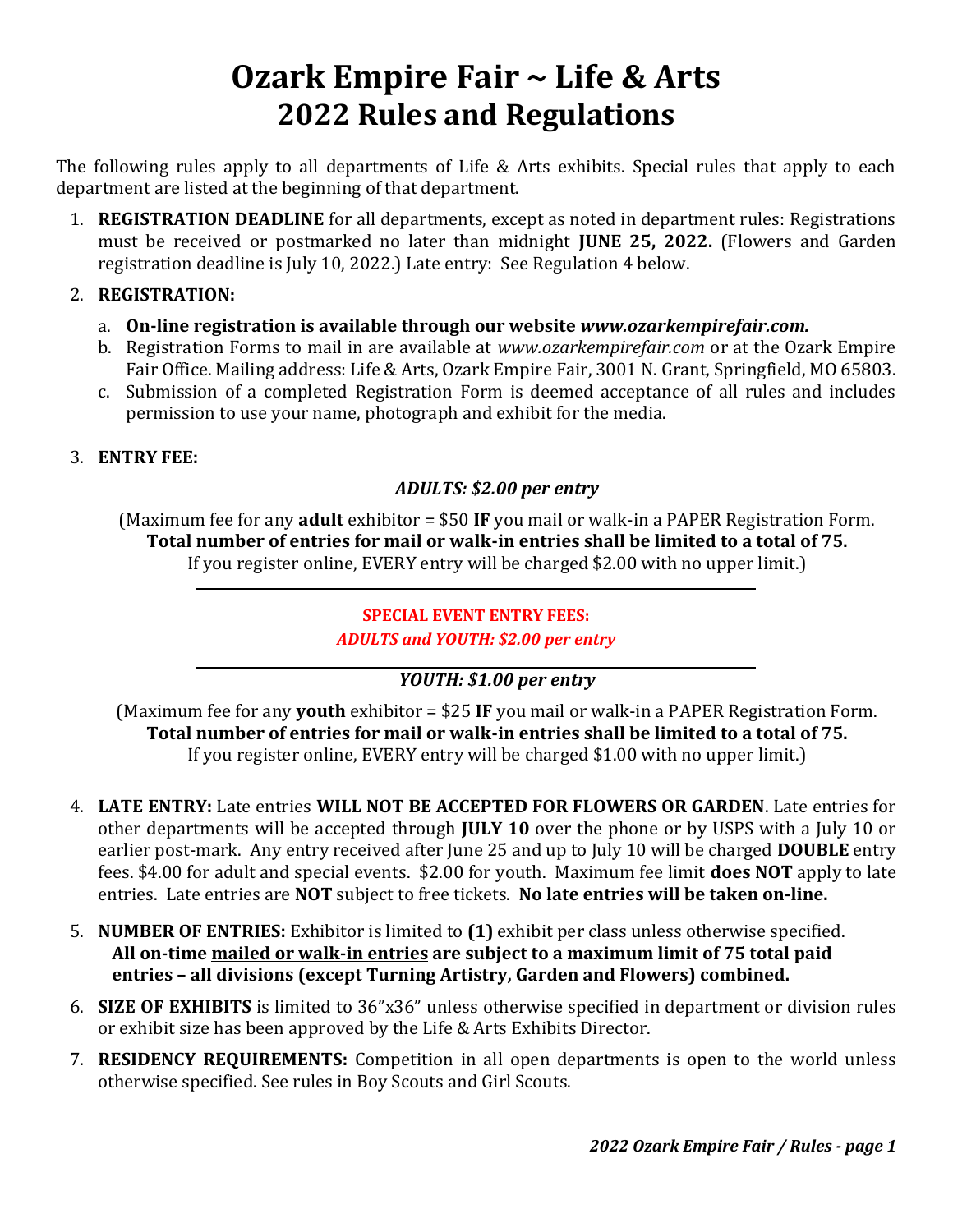8. **NOTE:** No article may be exhibited that has been shown before in any class at the Ozark Empire Fair. Any exhibitor in violation shall forfeit any award or prize money received.

Articles can be exhibited only by the maker, with the exception of the Heritage classes. Exhibitors in YOUTH classes CANNOT enter the same type item in open classes.

- 9. **EXHIBITOR TAGS** will be mailed in July to the name and address on the on-line entry or the registration form. Tags should be attached to exhibit before arrival at the Fairgrounds on Check-In Day. The lower part of the exhibitor tag serves as the claim check.
- 10. **EXHIBIT CHECK-IN** dates and times are listed at the beginning of each department.

Exhibits sent by US Mail must be addressed to the **Life and Arts Office**, Ozark Empire Fair, 3001 N. Grant, Springfield, MO 65803. For exhibits sent by UPS, FedEx or other carriers, use delivery address Life and Arts Office, Ozark Empire Fair, Norton at Grant, Gate 4, Springfield, MO 65803. ALL such exhibits (mail, UPS, etc.) must be in our office by **Monday, July 18, 2022.** A money order or check must be included to cover return postage and insurance of the exhibit. Claim check (lower part) should be left attached to exhibitor tag.

- 11. **SUITABILITY OF EXHIBITS** will be determined by Fair personnel. *All work must be suitable for family viewing.* In order for this exhibition to be of the highest quality, management reserves the right to reject all unsuitable exhibits, to determine that all rules and regulations have been followed, and that no identification of the exhibitor in any form is displayed during judging. Management reserves the right to reject any exhibit if it is objectionable in any way, requires an excessive amount of space, or the capacity of the department has been reached. **No exhibit will be accepted should the exhibitor describe conditions under which he/she will exhibit or in which the exhibit will be displayed.**
- 12. **DEPARTMENTAL PERSONNEL:** Each department of the Fair will be under the supervision of a superintendent who, along with assistants, will be charged with the responsibility of enforcing all rules and regulations pertaining to that department. Each article will be under the control of the superintendent, and every precaution will be taken to prevent damage, but in no event will the Fair be responsible for damage or loss that may occur. Location in exhibit building will be assigned by department superintendents. **Superintendents and assistant superintendents may not exhibit in the department under their supervision.**
- 13. **ERRONEOUS ENTRY:** Exhibits that have been erroneously entered and do not meet the specifications of the class can be transferred to a proper class or disqualified by the superintendent prior to judging. If proper class has been judged, it shall not be re-judged. Any misrepresentation of the exhibit shall be cause for disqualification.
- 14. **JUDGES** have been selected by the management. All exhibitors making entry for the Fair accept these judges and agree to abide by their decisions. **The decision of the judges will be final in all cases.** If any exhibitor attempts to interfere with the judge in any matter during judging or publicly expresses disapproval of decisions made by the judge, that exhibitor may be excluded from further competition and any prize money previously won will be forfeited. Fair management may name a substitute judge should a regular judge fail to appear. **Exhibit building will not be open to the public during judging, except for those contests judged during the fair.**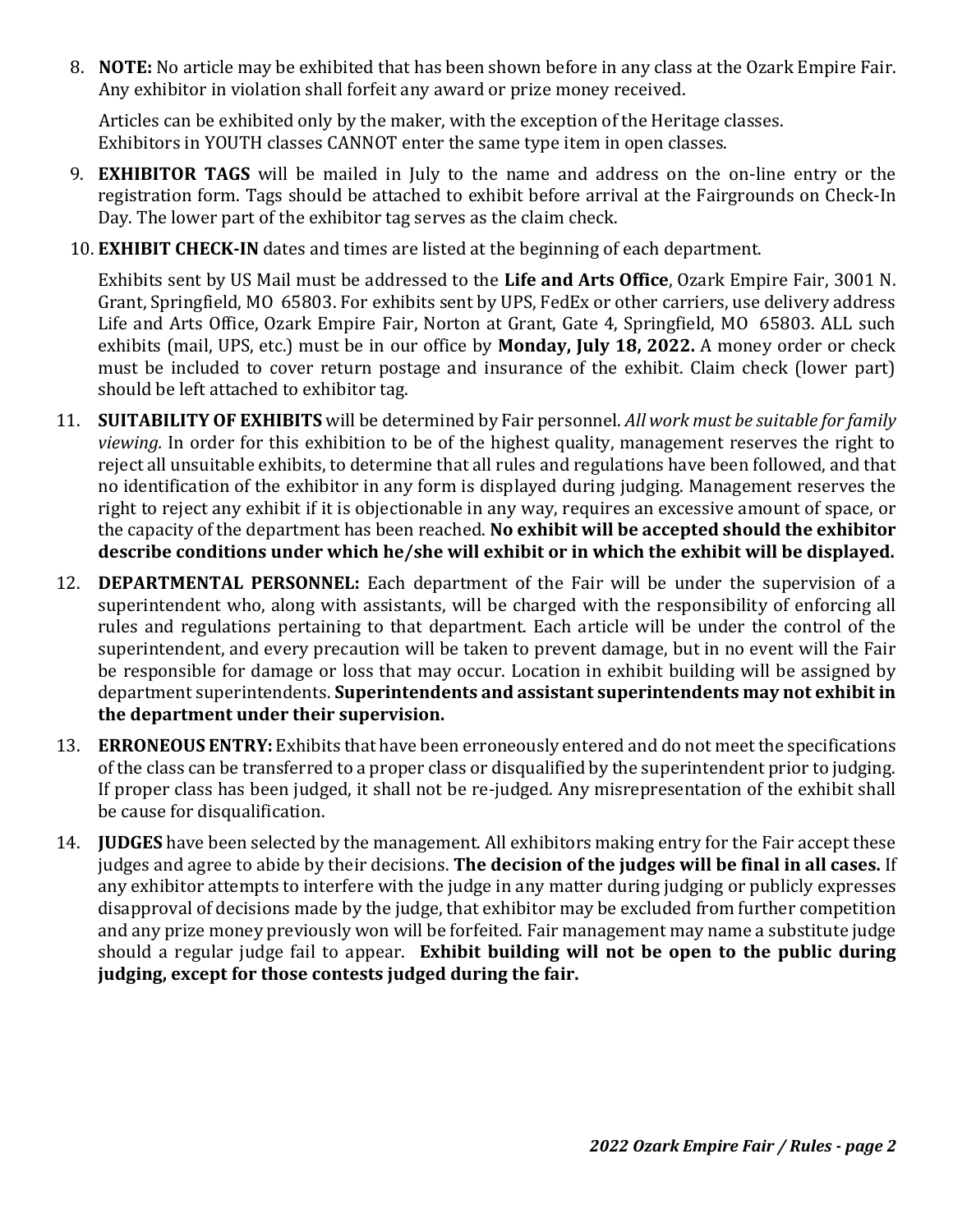- 15. **PROTESTS:** No protest based on the statement that the judge or judges were incompetent will be considered. Protest upon any other grounds must be presented in written form within 24 hours of the protested action and must be accompanied by a deposit of \$50 to be made with the manager of the Fair or designated representative. Deposit will be forfeited in case protest is not sustained. All questions of dispute with interpretation of rules shall be referred to the Fair Board of Directors, whose decision shall be final.
- 16. **PRIZE MONEY AND AWARDS** will be made only to exhibits listed in classifications contained in the Exhibitor Handbook. Prize money will be paid to the number of places indicated for each class **if quality merits**. The judge may recommend no award, third, second, or first place according to the merit of the exhibit. Judges may award ribbons for additional placings, but no money will be paid for these additional ribbons.

Ribbons will not be used as basis for payment of prize money since they often become detached. Payments will be made only from the judging book after it has been checked and signed by the department superintendent and judge.

- 17. **PAYMENT OF PRIZE MONEY:** Prize money (premiums) in Life and Arts Departments will be paid on Check-Out Day or as soon after that as possible. Life and Arts prize money not picked up by the **last day of August** will be forfeited. The Fair reserves the right to withhold payment of any award upon discovery of fraud, misrepresentation of description or dishonest practice in preparation or ownership of any exhibit or entry.
- **18. RELEASES:** Exhibits will be released according to each department's regulations. **No exhibit will be released prior to the published time for release. No exhibit will be released without claim check**. Exhibitors are prohibited from helping remove exhibits until waited on by assistants appointed for this purpose. Gatekeepers and police will enforce this rule**. Any exhibitor violating rules will forfeit prize money.**
- 19. **UNCLAIMED EXHIBITS:** Competitive exhibits which have not been claimed by the exhibitor before August 14 will be considered abandoned and will be disposed of as the management may see fit.
- 20. **INTERPRETATION AND VIOLATION OF RULES:** The Ozark Empire Fair reserves to its management the right to interpret all rules and regulations and determine all matters pertaining thereto; also the right to amend or add such rules as its judgment might determine. Violation of any of these regulations shall cause forfeiture of all privileges, deposits, prize money, contracts and rights to further participation by the violator. This shall apply to all departments of the Ozark Empire Fair.
- 21. **ADMISSION and PARKING:** Admission tickets are non-refundable.

| ADVANCED SALE: (Purchased before Fair through the Life & Arts Office by a registered exhibitor) |
|-------------------------------------------------------------------------------------------------|
|                                                                                                 |
|                                                                                                 |
|                                                                                                 |
|                                                                                                 |

**Advanced sale tickets, free tickets, and advanced parking passes should be picked up by the exhibitor on entry days, July 23 or July 26. Those who are entered in Flowers and Special Events only will receive their tickets by mail. Additional tickets and parking passes will be available for purchase on entry days.**